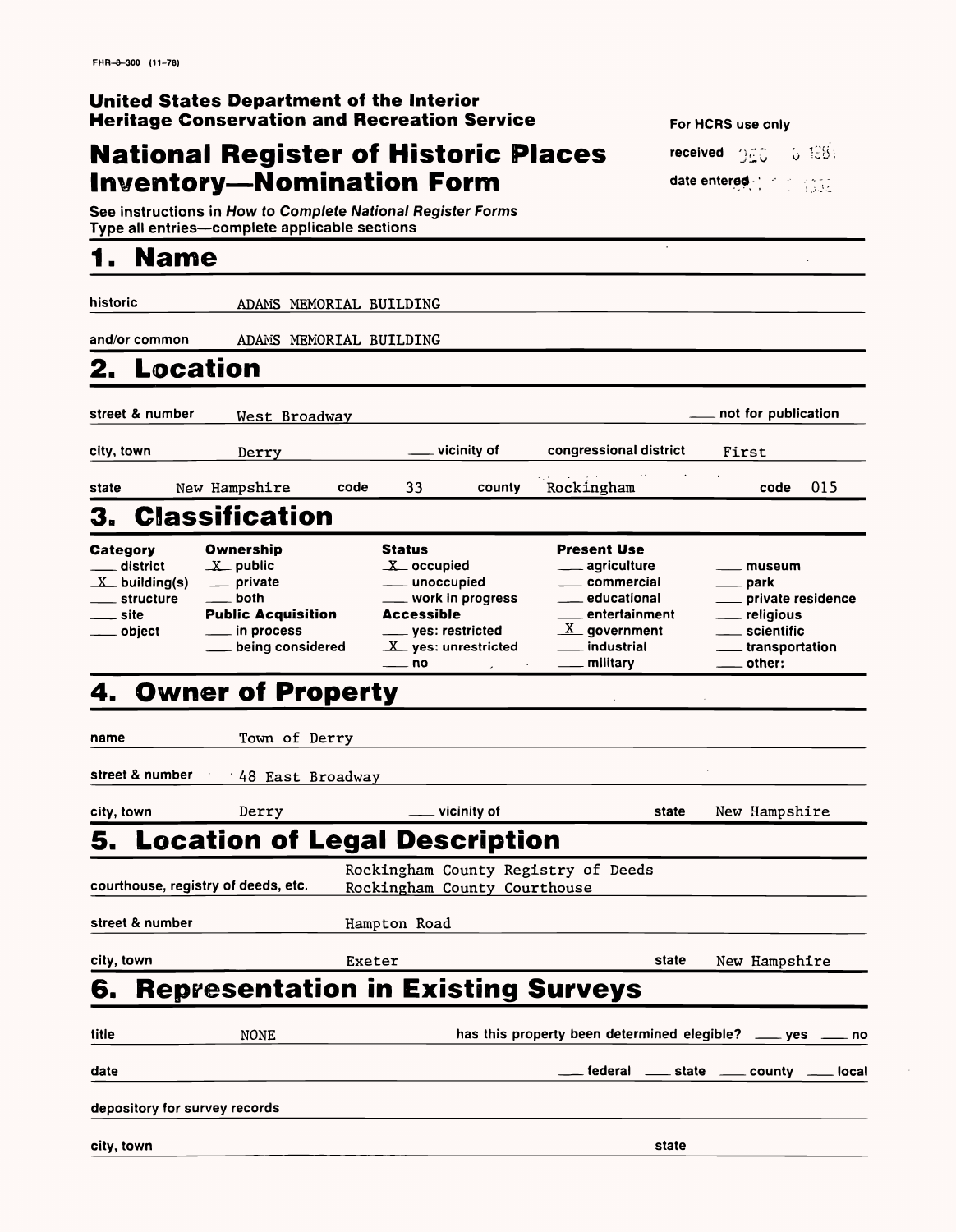# **7. Description**

| <b>Condition</b><br><b>Check one</b><br><b>Check one</b><br>$X$ excellent<br>$X$ original site<br>deteriorated<br>unaltered<br>$\sim$<br>$X_{-}$ altered<br>date<br>ruins<br><u>_</u> __ moved<br>good<br>interior only<br><sub>____</sub> fair<br>unexposed |  |
|--------------------------------------------------------------------------------------------------------------------------------------------------------------------------------------------------------------------------------------------------------------|--|
|--------------------------------------------------------------------------------------------------------------------------------------------------------------------------------------------------------------------------------------------------------------|--|

#### **Describe the present and original (if known) physical appearance**

The Adams Memorial Building is a flat-roofed brick structure of two stories above an architectural basement. Its walls are laid in common bond, with granite and wood detailing. The facade (south elevation) is composed of three wide bays. The central bay is a projecting pavilion with an arched opening at the level of the main floor, reached by a twelve-foot-wide flight of granite steps. This opening, a stilted arch with brickwork laid to simulate rusticated voussoirs, shelters a recessed doorway. The arch is embraced by paired Tuscan columns which rise from panelled pedestals. Above each pair of columns is a short architrave with a recessed central panel and an acanthus-carved console at its inner end. These support a frieze and a denticulated cornice; the former extends around three sides of the building to form a belt course between the two principal stories. Above the entablature, the second story of the pavilion is pierced by two rectangular 2/2 windows with deep flat brick arches and, above these, two bull's eye windows. These features are flanked by brick pilasters which support a full entablature having a moulded wooden architrave, a brick frieze, and a modillioned cornice with egg and dart bed mouldings. Above this entablature rises a panelled brick parapet which creates an architectural attic and screens the building's roof. At the top of the pavilion, rising to the full height of the parapet, is a triangular pediment with a modillioned cornice.

The bays that flank the central pavilion are both defined by single brick pilasters which extend to the building's main entablature at each corner. Each bay has two rectangular 2/2 windows, topped by deep flat brick arches, on the first story and a single broad arched window on the second. These windows each have two 6/6 sashes, separated by a mullion, below the level of the springline, and three curved sashes, separated .by two mullions, above.

The basement story of the facade has two square windows to the west (left) of the central pavilion and a single doorway to the east.

The east elevation of the building, like the front, is divided into three bays which are defined by wide brick pilasters that rise to the building's main entablature. Fenestration is somewhat irregular on the first story, consisting of rectangular windows with deep flat brick arches. The second floor has a single arched window in each bay, with bull's eye windows piercing the spandrels of the front and rear arches. At the front (southeast) corner of the building is an enclosed brick vestibule which encloses a ticket booth and provides access to the stairway leading to a second-floor auditorium. This vestibule has an arched doorway on the front, flanked by paired Tuscan columns which support a wooden entablature. The vestibule was originally an open porte cochere which sheltered the doorway at the base of the

auditorium stairs.

The west elevation is similar to the east, having somewhat irregular first-story fenestration and three arched windows on the second floor. The central bay is marked by a semicircular brick projection on the first story. The second floor has a fire escape with an exit door piercing part of the front arched window.

The rear (north) elevation has pilasters at its two corners and a wide chimney at its middle. There are three rectangular first-floor windows and, east of the chimney, a tall stage door which formerly had a beam projecting above it for hoisting large objects to the stage area.

(See Continuation Sheet  $#1$ )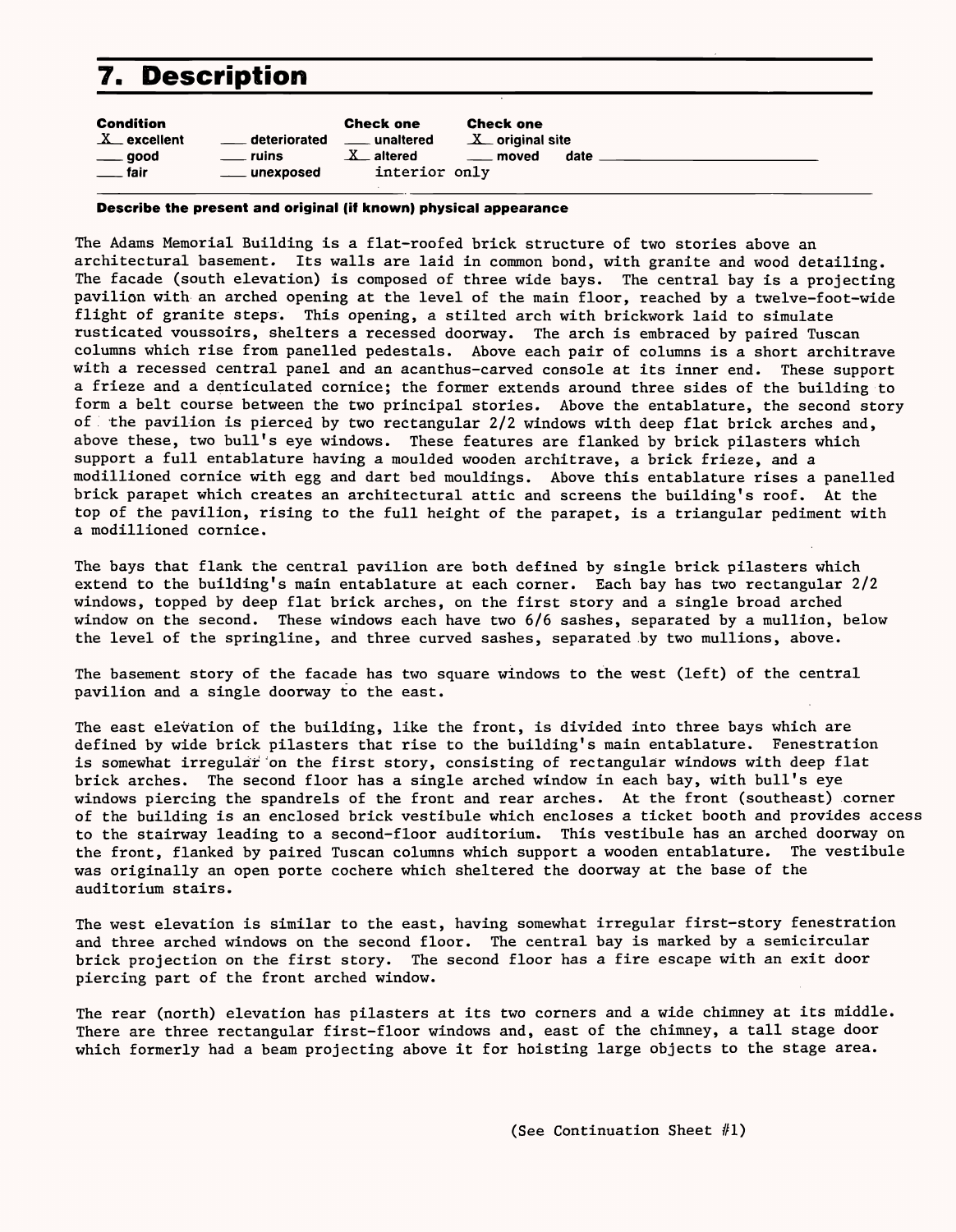FHR-8-300A (11/78) UNITED STATES DEPARTMENT OF THE INTERIOR HERITAGE CONSERVATION AND RECREATION SERVICE

### **NATIONAL REGISTER OF HISTORIC PLACES INVENTORY - NOMINATION FORM**



#### **CONTI NUATION SHEET //l-DESCRIPTION ITEM NUMBER 7 PAGE 2**

The interior includes rooms which were originally designed for a public library, selectmen's offices, water board offices, police, town clerk, and banquet hall, as well as the "opera house" or theater on the second floor. Several municipal functions are still carried out in the building, though town meetings are now held elsewhere, the town library has moved to a separate building, and the "opera house" has fallen into disuse. The latter is currently the subject of an architectural survey to determine what renovations are necessary to restore it to its formerly impressive condition.

Original appearance: The Adams Memorial Building has changed relatively little in exterior appearance since its completion in 1904. The principal change has been the enclosure of the porte cochere on the east to create a vestibule and ticket booth.

The interior of the building has undergone a number of changes due to fire. On January 13, 1914, flames did some \$40,000 worth of damage to the structure, destroying the basement and consuming the theater and the building's roof. Again in 1927, fire damaged the structure. In both cases, fire was followed by interior rebuilding or remodelling, and interior detailing dates from several periods, including recent years.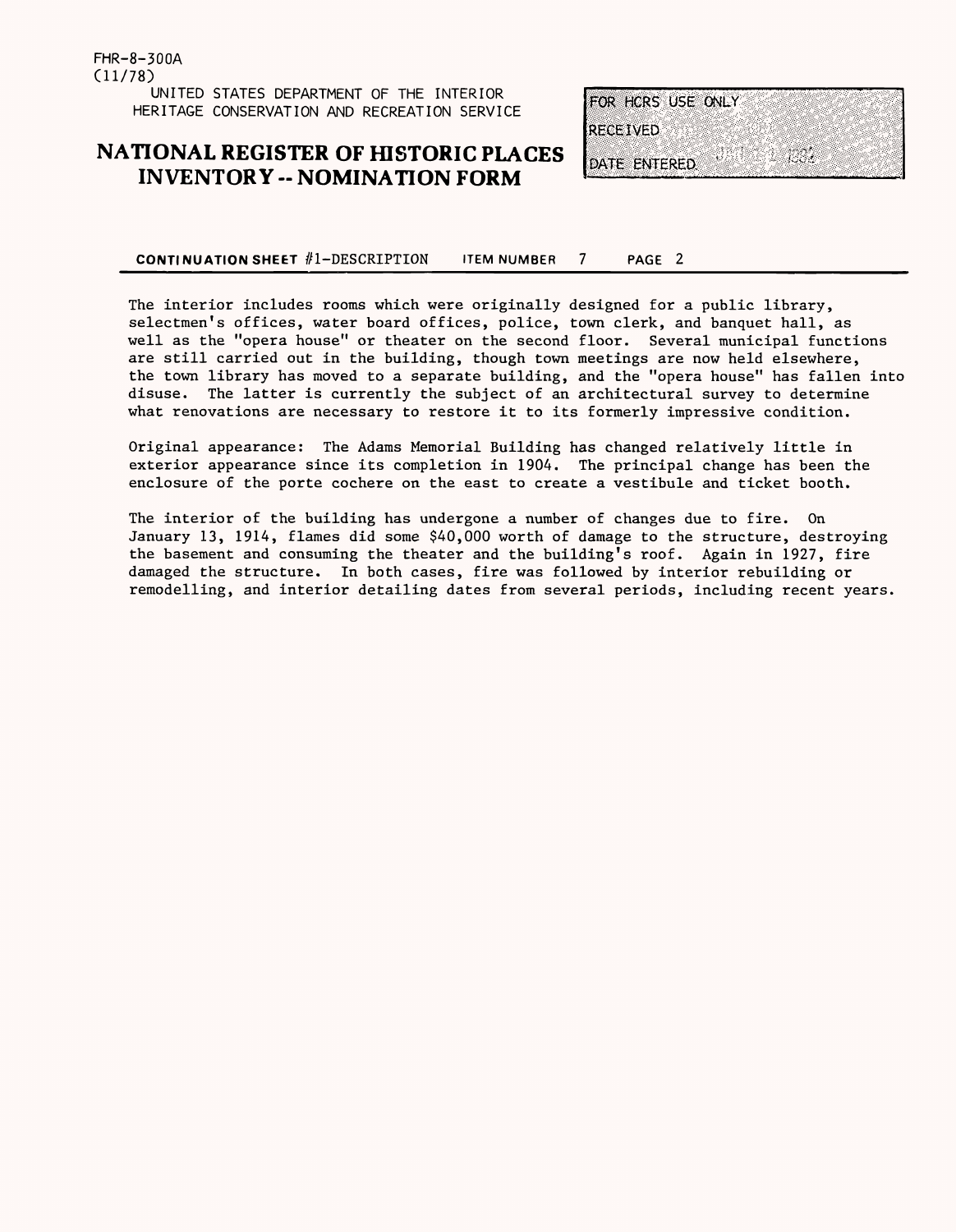# **8. Significance**

| $\frac{1}{2}$ 1500–1599<br>$\frac{1600 - 1699}{ }$<br>$\sim$ 1700-1799<br>$-1800 - 1899$<br>$\rm X$ $\_$ 1900 $-$ | ___ agriculture<br>___ architecture<br>$\equiv$ art<br>commerce<br><u>__</u> __ communications | $\equiv$ economics<br><u>_</u> __ education<br><u>_</u> __ engineering<br>exploration/settlement ____ philosophy<br>___ industry<br>__ invention | literature<br>___ military<br><u>_</u> __ music<br>$\underline{X}$ politics/government | __ sculpture<br>$X$ social/<br>humanitarian<br>$X$ theater<br><u>_</u> __transportation<br>___ other (specify) |
|-------------------------------------------------------------------------------------------------------------------|------------------------------------------------------------------------------------------------|--------------------------------------------------------------------------------------------------------------------------------------------------|----------------------------------------------------------------------------------------|----------------------------------------------------------------------------------------------------------------|
| $\frac{1400 - 1499}{ }$                                                                                           | archeology-historic                                                                            | ____ conservation                                                                                                                                | $X$ law                                                                                | ___ science                                                                                                    |
| <b>Period</b><br>___ prehistoric                                                                                  | Areas of Significance-Check and justify below                                                  | archeology-prehistoric X community planning                                                                                                      | ___ landscape architecture __ religion                                                 |                                                                                                                |

#### **Statement of Significance (in one paragraph)**

The Adams Memorial Building is a good example of a New England municipal structure of the late nineteenth century. Like many of its type in New Hampshire, the structure was intended to serve several purposes, providing facilities for town offices, a library, town meetings, and the plays and shows which constituted an important element of entertainment in small towns during that era.

Though designed for a town with a population of only 3,600, the building was the work of an architect with wide experience in planning such structures. George Gilman Adams (born 1850) began his architectural practice in Lawrence, Massachusetts, at least as early as 1883. In 1891, he designed the imposing Dover, N.H. city hall, which burned in 1933. This structure, an elaborate Romanesque design with a monumental clock tower, suggested many of the facilities later included, at smaller scale, in the Derry building. It included police rooms, board rooms, a banquet hall, and one of the finest theaters north of Boston. In 1892, Adams designed a library for the city of Lawrence, Massachusetts, using a Romanesque plan which closely resembled those of H.H. Richardson's libraries. In 1900, turning to an elaborate Beaux Arts classicism, Adams designed the Essex County Court House in Lawrence. Although this structure was far larger and more elaborate than the Derry building, it provided some precedents for the latter, including the use of an architectural basement and a panelled roof parapet, an arched front doorway with rusticated voussoirs and a classical enframement, and large arched second-floor windows. Adams also designed notable dwellings in the Lawrence area, some of which utilized colonial revival design elements that recall features of the Adams Memorial Building.

The Adams Memorial Building, then, is in one sense a typical turn-of-the-century New Hampshire municipal structure. At the same time, it represents a distillation of planning concepts and stylistic ideas perfected by its architect in far larger communities. The building translates these ideas into simple terms and basic materials which are appropriate to a small New Hampshire town.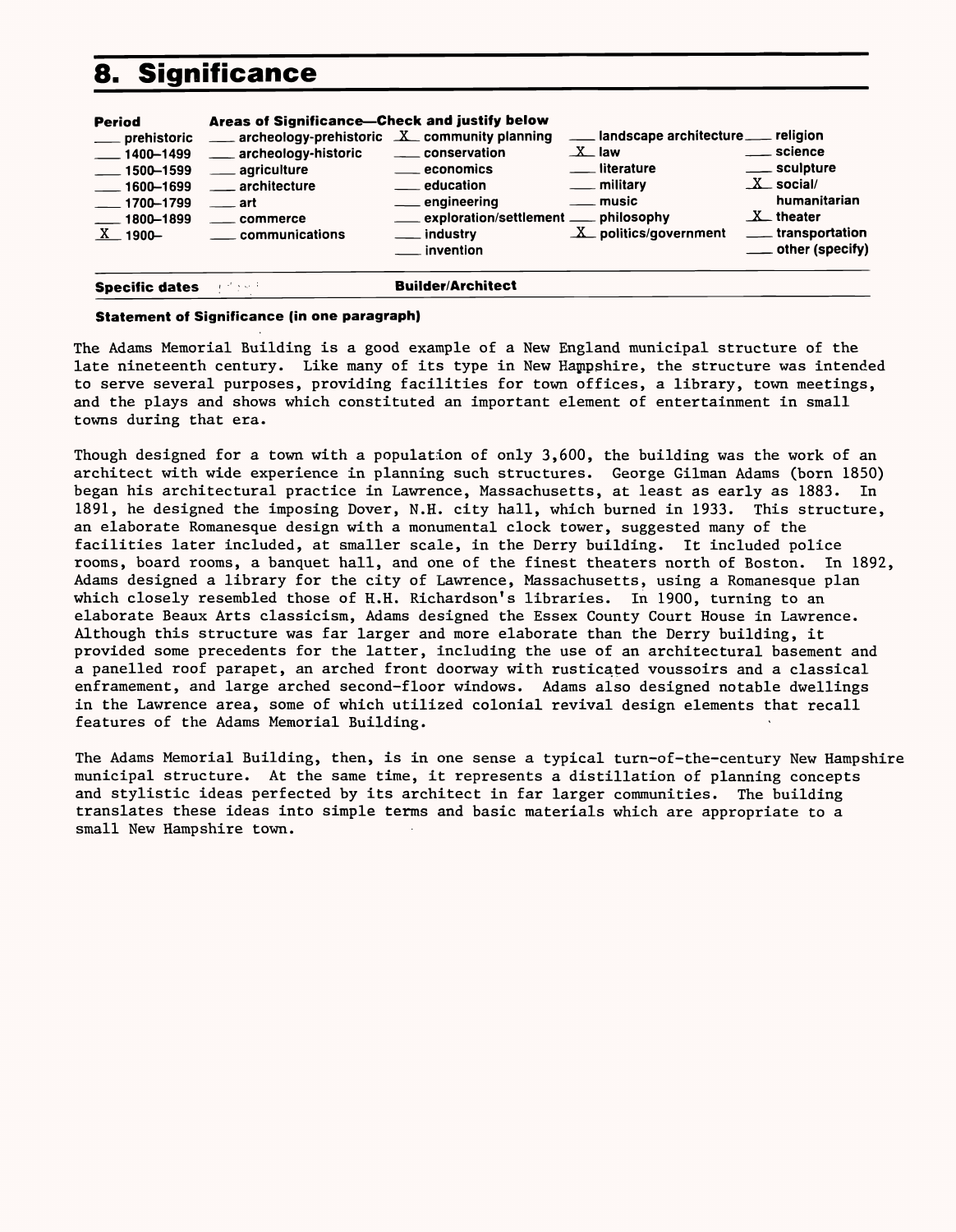# 9. Major Bibliographical References

| (See Continuation Sheet #2)                                                                                |                                                |
|------------------------------------------------------------------------------------------------------------|------------------------------------------------|
| Geographical Data<br>10.                                                                                   | <b>Addis Replace</b>                           |
| Acreage of nominated property less than one<br>Quadrangle name Derry, NH<br><b>UMT References</b>          | Quadrangle scale 1:24000                       |
| $A_{11}$<br>3 0,9 8,0,0 <br>(4,7 4,9 9,1,0)<br>$\overline{1}$<br><b>Northing</b><br><b>Easting</b><br>Zone | B<br><b>Easting</b><br><b>Northing</b><br>Zone |
| $\mathbf{C}$                                                                                               | D                                              |
| E.                                                                                                         | F                                              |
| G.                                                                                                         | H                                              |
| Verbal boundary description and justification                                                              | $\sim 100$                                     |

Tax Map  $#29$ , lot  $#189$ .

 $\label{eq:2.1} \frac{1}{2} \int_{\mathbb{R}^3} \frac{1}{\sqrt{2\pi}} \int_{\mathbb{R}^3} \frac{1}{\sqrt{2\pi}} \int_{\mathbb{R}^3} \frac{1}{\sqrt{2\pi}} \int_{\mathbb{R}^3} \frac{1}{\sqrt{2\pi}} \int_{\mathbb{R}^3} \frac{1}{\sqrt{2\pi}} \int_{\mathbb{R}^3} \frac{1}{\sqrt{2\pi}} \int_{\mathbb{R}^3} \frac{1}{\sqrt{2\pi}} \int_{\mathbb{R}^3} \frac{1}{\sqrt{2\pi}} \int_{\mathbb{R}^3}$ 

| Derry Historical Society* |           |                                                                                                    |
|---------------------------|-----------|----------------------------------------------------------------------------------------------------|
| Town of Derry             | date      | May 1981                                                                                           |
| Town of Derry*            |           |                                                                                                    |
| 48 East Broadway          | telephone | (603) 432–7724                                                                                     |
| Derry*                    |           | New Hampshire*                                                                                     |
| Derry                     | state     | New Hampshire                                                                                      |
|                           |           |                                                                                                    |
|                           |           | Donald B. Young, Town Manager & Ralph Bonner*<br>State Historic Preservation Officer Certification |

**List all states and counties for properties overlapping state or county boundaries**

| state | code             | county | code |
|-------|------------------|--------|------|
| state | code             | county | code |
| 11.   | Form Prepared By |        |      |

| Commissioner, NH Dept. of Resources & Economic Development               |      |                  |
|--------------------------------------------------------------------------|------|------------------|
| title<br>NH State Historic Preservation Officer                          | date | December 2, 1981 |
| For HCRS use only                                                        |      |                  |
| I hereby certify that this property is included in the National Register |      |                  |
| Mu                                                                       | date |                  |
| Keeper of the National Register                                          |      |                  |
| <b>Attest:</b>                                                           | date |                  |

 $\mathcal{F}^{\prime}$ 

The evaluated significance of this property within the state is:

\_\_\_ national  $\overline{\phantom{a}}$  state  $\overline{\phantom{a}}$  local

| As the designated State Historic Preservation Officer for the National Historic Preservation Act of 1966 (Public Law 89– |
|--------------------------------------------------------------------------------------------------------------------------|
| 665), I hereby nominate this property for inclusion in the National Register and certify that it has been evaluated      |
| according to the criteria and procedures set forth by the Heritage Conservation and Recreation Service.                  |

GPO 938 835